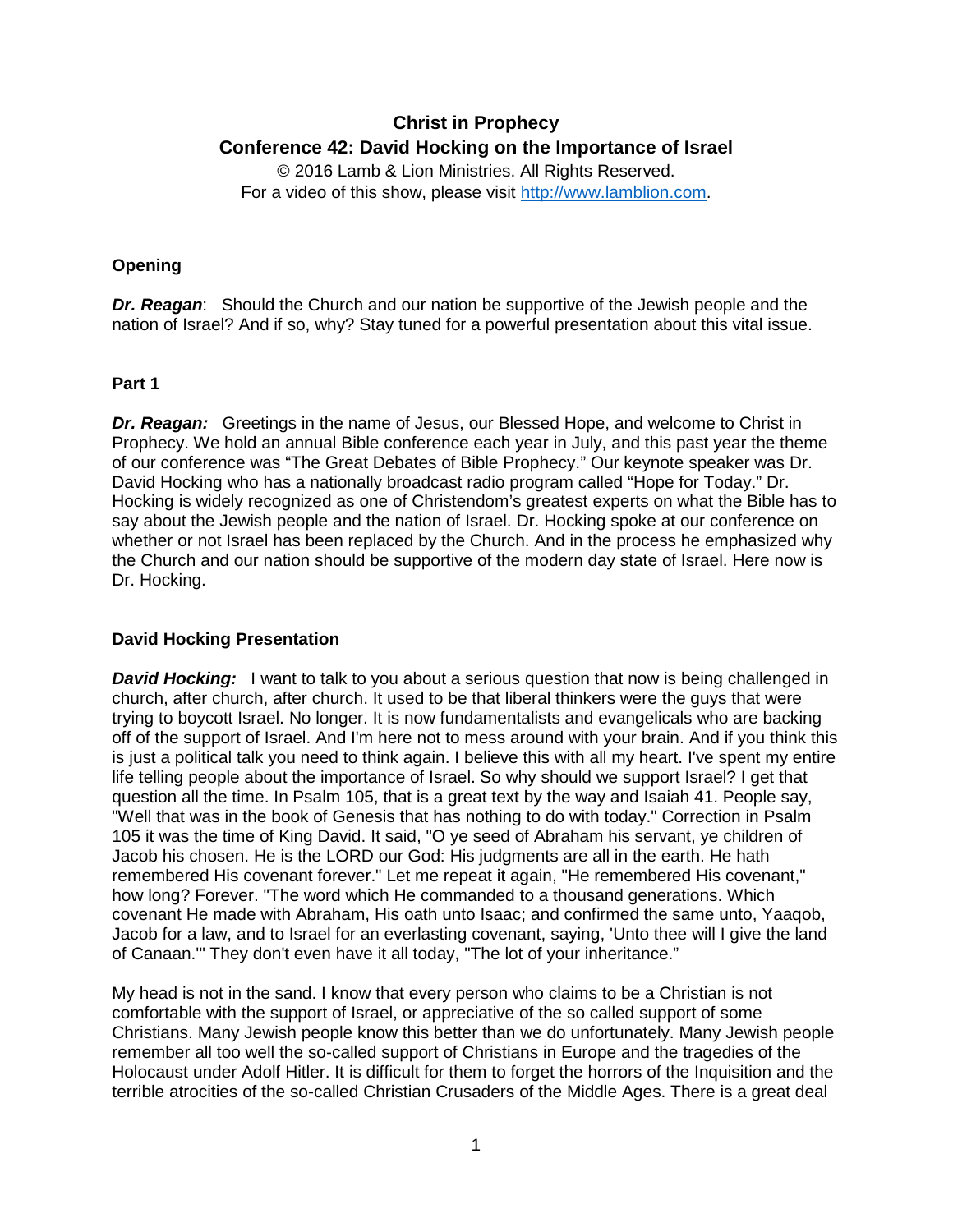of confusion among Jewish people today over the differences among Christian even. There are Roman Catholics, Eastern Orthodox, Traditional Protestant Denominations, Evangelicals, and Fundamentalists, and now many thank God Messianic Jewish Congregations as well. But there are people who believe the terrible satanic teaching about Replacement Theology. And I found it interesting as I looked at those arguments by some well-known Bible teachers by the way who are still on the radio and television. And their people don't know what they believe because they never tell them. My friends there are several of them who are well respected Bible teachers on the radio and TV. And Jewish people are very suspicious of the so-called Christian support. I want to give you briefly twelve reasons, you can write them down if you want. They are crucial to the argument and the belief that Bible believing Christians all over this world should support the nation of Israel. It's time to stand up for Israel. I've seen the opposition. I've heard the opposition. I've had protests at my meeting. But you see I learned long ago if I lose my teeth I am going to gum it to death. I'm not stopping. It's the most crucial issue of our time. And in my opinion it is the most crucial issue of American politics right now.

So, let's take a look at what we're talking about. (1) The most obvious one should be because Israel is the most frequently mentioned subject in the Bible next to the Lord Himself; 2,566 times and we are going to go over every passage tonight. Well we can't do that with the time allotted. But it should be obvious to all of us if God mentions Israel that many times, not even counting what He said then maybe we should take another look.

As a matter of fact God has promised to bless everyone who supports Israel. "I'll bless those," God said, "Who bless Thee, and curse Him that curses Thee." By the way those who believe in Replacement Theology I notice that they want the blessings for themselves but they don't want the curses. Psalm 122:6 says, "Pray for the peace of Yerusalem, Jerusalem: they shall prosper that love thee." This is not a side issue. The Lord tells us to love them. May God open our eyes. Here's the third one: Why should I support Israel? Because God has chosen her out of all nations of the world. You may not like this fact but make sure you understand it from the Bible before you criticize it. Deuteronomy 7:6 says clearly, "Thou art a holy people unto the LORD thy God: the LORD thy God hath chosen thee to be a special people unto Himself, above all people that are upon the face of the earth." I was speaking in China a few years ago and I told the audience, "You know there is something in me that says, God loves the Chinese more than anybody else." They all looked around at one another and said, "Why is that?" Because He made so many of them. Regardless of the numbers of nations and people on earth Israel is the number one nation because God choose her to be. Isaiah 41:8, "Thou, Israel, art My," by the way feel free to say amen or hallelujah, or praise the Lord, or something. I don't want you to have a wreck on the way home. I shouldn't say that, but somebody is liable to have a wreck and then blame me for saying it. But the truth is God wants us to let it rip. He doesn't say praise the Lord when you're quietly sitting in your pew. We are to shout. We are to make a joyful sound. And when we mention Israel it should be at the top of our lungs.

(4) Did you ever think about this: Why should I support Israel? Because God has identified Himself with her, even in the issue of the Mashiah the Messiah. He is called the Holy one of Israel, 31 times. The Lord refers to the Lord God of Israel 108 times. The God of Israel 203 times. Don't you understand He doesn't say that about any other nation? He never says that about the United States, and I love this country. I don't like what's happening to it. And I'm praying we're going to get back to the way we used to be. That the Bible is now the number one book in the country. And our commitment to Israel is the number one commitment of all nations on earth. For the United States without that we are finished people. And the Lord has some powerful things to say. In Isaiah 43:1, "But now thus saith the LORD that created thee, O Jacob, He that formed thee, O Israel, fear not, for I have redeemed thee, I have called thee by thy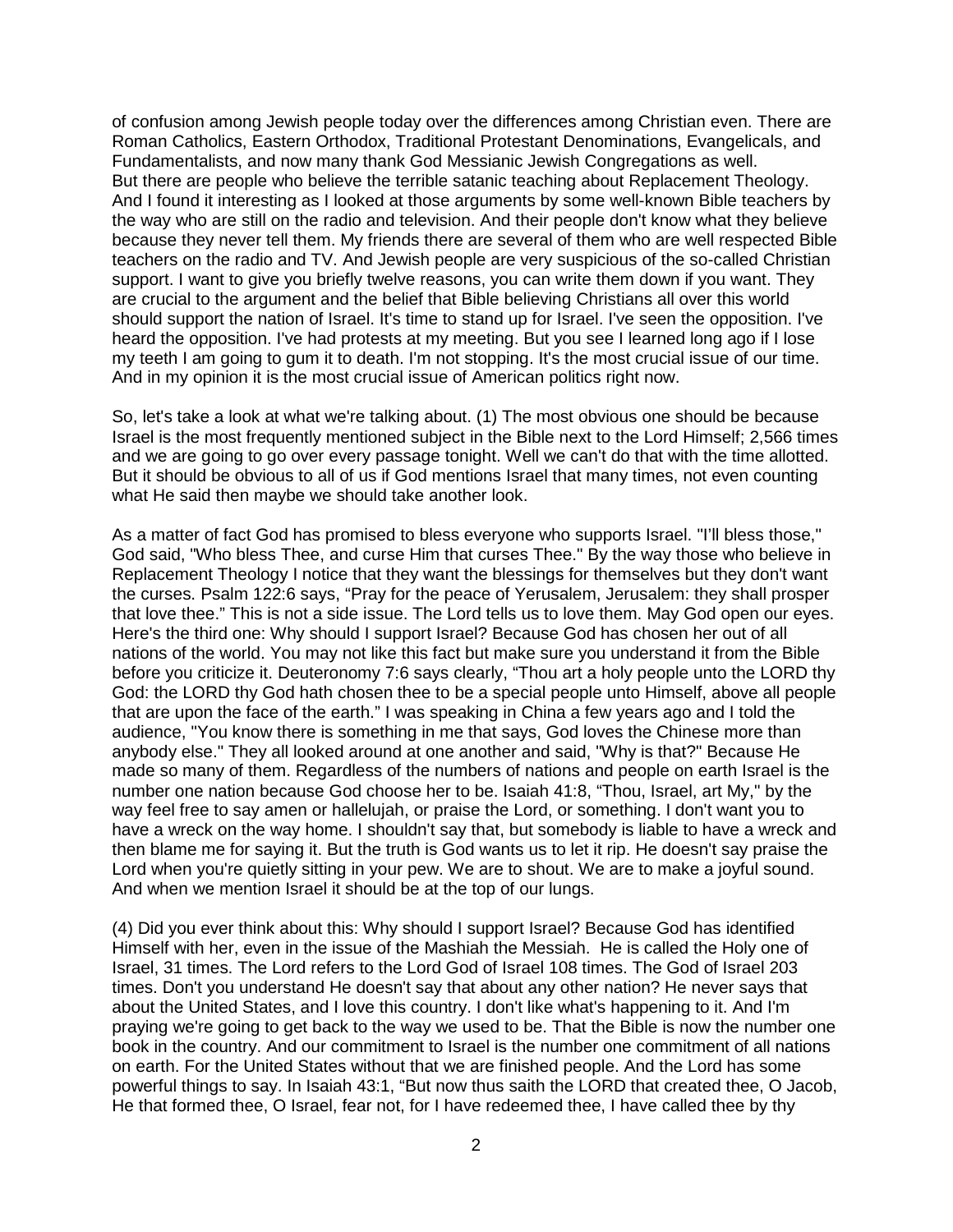name;" I love this, "Thou art Mine." Imagine that. It is the only country God ever said that about. "Thou art Mine." And much to the shock of many Christian people God calls them My people when they're not following Him, when they're disobedient to Him. And He is still calling them My people. Wow. God identified Himself with her over and over again.

(5) One that I don't see mentioned in a lot of lists about why support Israel, is because God told us not to harm them. Do you know how many times Jerusalem has been attacked? I didn't know I had to look it up; 158 times. No wonder the Jewish people say, "Why does the Lord allow this?" In Zechariah 2 He said He'd be a wall of fire to protect us from all the nations of the world. But we know that those nations don't always support what the Lord says at all. And they hate Israel. Psalm 83 says, "Let's cut them off from being a nation forever." By the way so you're not scared it's not going to happen. God's very clear about that.

(6) I love this. You know why you should support Israel? Cause God has a special love for her. He said, "I've loved thee with an everlasting love, and with loving kindness will I draw you." Loving-kindness the beautiful Hebrew word hesed rooted in covenant and promise. God loves them.

(7) Why should I support Israel? Because God has given her land that He calls His own. With all the political arguments about the land of Israel it is often ignored, forgotten, or purposely denied that the Lord God of Israel has given to the physical descendants of Abraham, Isaac, and Jacob a special land. He even gave us the dimensions of it, a land that God calls it His own in Leviticus 25. Genesis 17 says the gift of that land is an everlasting covenant. And you can count on this the Bible promises all the original land of Canaan which is far bigger than they have now. It goes to the River Euphrates all the way down to the Nile. And all of it will be given by the Messiah of Israel, our Lord Yeshua, He is going to give it to them, every last bit of it. Wow.

Well what about Jordan, or Lebanon, or Syria? These are important questions. Look. I don't care what the news is talking about in any of those countries. Read your Bible it's a lot better than the news programs of Fox News. Read your Bible. It's the Bible. The whole Bible, and nothing but the Bible. And Israel is going to get all that land, and by the way the ones trying to divide it are going to be destroyed by Yeshua Hamashia. May God help us. Zechariah said, "He is going to destroy all the nations who try to attack and hurt Israel." Every last one of them. Here's one I'll never forget, my father used to say it over, and over again, "We should support Israel because God will never forsake her. Never." The nations of the world may turn their back away from Israel, but the Lord God of Israel has promised that He will never forsake them no matter what they do. The clear promise of God is not dependent upon their performance as being taught now on Christian radio. It's not based on the performance of the Jewish people. It's based clearly on the immutability, the unchangeableness of His premise. He will be faithful to them even though they are unfaithful to Him. God help us. Isaiah 41:17, "I, the God of Israel will not forsake them." Isaiah 54:7-8 a very tender passage God says, "For a small moment I might have forsaken you; but with great mercies will I gather thee. In a little wrath I hid My face from you; but with everlasting kindness will I have mercy on you, saith the LORD your Redeemer." Thank you Lord.

And (9) I've already hinted at it, if there was ever a reason why the nations of the world should support Israel this is it: Isaiah 41:11-12, "Behold, all they that were incensed against thee shall be ashamed and confounded: they shall be as nothing; they that strive with thee shall perish. Thou shalt seek them, and shalt not find them, even them that contended with thee: they that war against thee shall be as nothing, and as a thing of nothing." Help us Lord to understand. You try to hurt Israel and God is going to deal with you in His judgment. Zechariah 12:9, "It will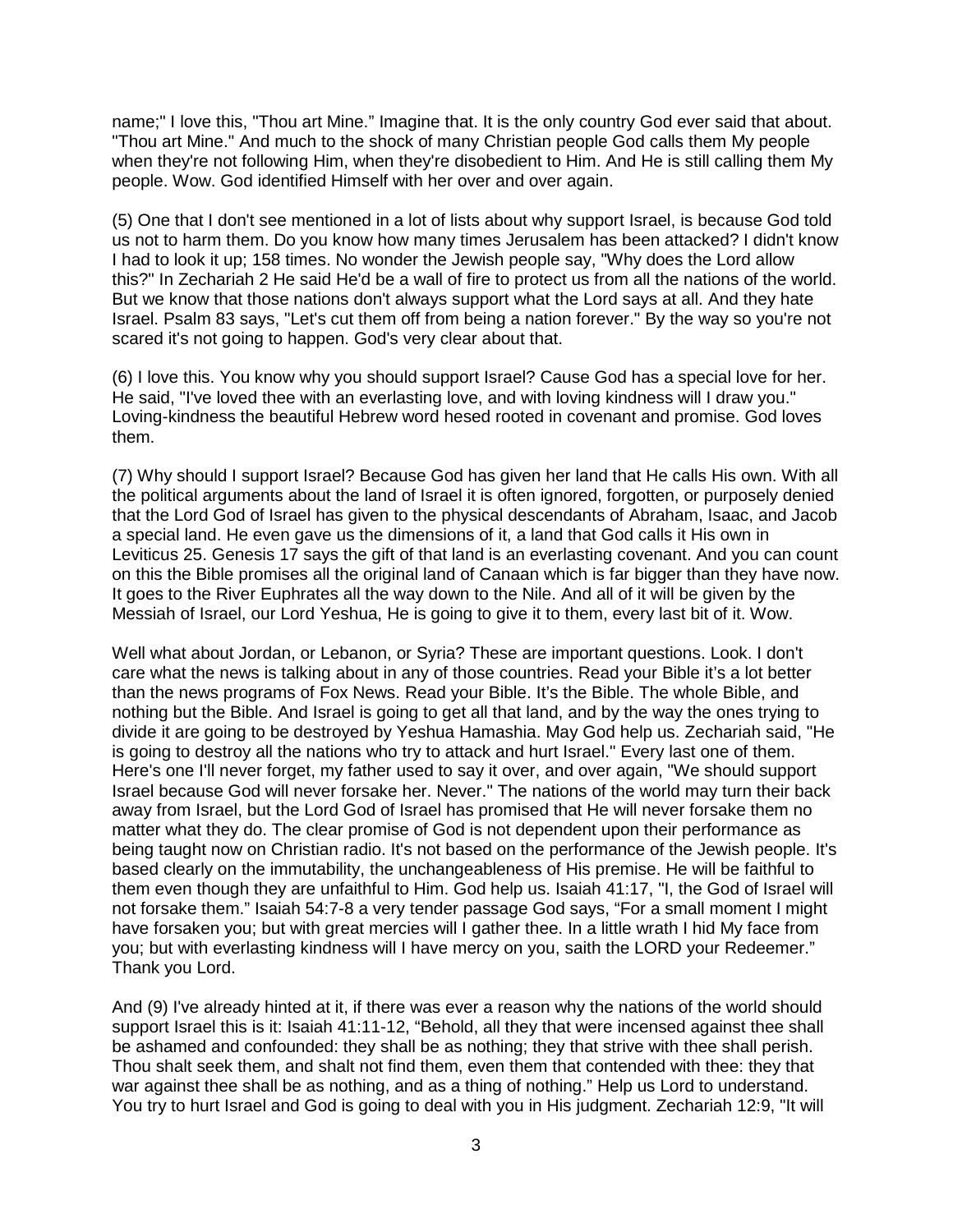come to pass in that day that I'll seek to destroy all the nations that come against Jerusalem." And Zechariah 14:3, "Then shall the LORD go forth and fight against those nations, as when He fought in the days of battle." The Battle of Armageddon, the final battle of human history as we now know it, will bring the Messiah of Israel to destroy all the nations of the world that have gathered to attack Israel. My Dad used to say, "You and Israel make a majority." The Lord is never going to forsake them.

And (10) we should support Israel because God is going to restore Israel to her promised Land. I did happen to see in the news that Netanyahu has invited all the French Jews to come home again. We are waiting for you. We will protect you. After that terrible, terrible, attack at Nice, Nice, France they're celebrating their independence day Bastille Day. I understand close to 88 people are now dead, there are still about 60 that any day they could die. And what did Netanyahu do? He called the French President and said, "Please tell the French Jews to come on home. We are waiting for them. And we'll do our best to comfort them in this hour of need." I could wish the President of the United States said that. Yes, God's going to restore them to their Promise Land. God's not done with Israel. Deuteronomy 30 is great on that text if you haven't read it lately. And Isaiah 35:10 says, "The ransomed of the LORD will return, and come to Zion with songs and everlasting joy upon their heads: they shall obtain joy and gladness, and sorrow and sighing will flee away." Isaiah 43, "Fear not I'm with you; I will bring thy seed from the east, gather thee from the west; I'll say to the north, 'Give up'; and to the south, 'Keep not back': bring My sons from far, My daughters from the ends of the earth; even every one that is called by My name: for I have created him for My glory; I have formed him; yea, I have made him.'" Jeremiah 32, "I'll gather them out of all countries, I'll bring them again to Jerusalem. I'll cause them to dwell safely: They shall be My people, and I will be their God." Ezekiel 36:24, "I'll take you from among the heathen, I'll gather you out of all countries, and bring you into your own land." Amos 9:15, "I'll plant them upon their land, they shall no more be pulled up out of their land which I have given them, saith the LORD thy God." The Jewish people will return to the land in the end times and become a nation in one day. They will retake the Old City of Jerusalem. They will experience according to the Bible spectacular agricultural development and will send it all over the world. They will be hated and pressured by all nations of the world. God is not fooling around with us. He's fulfilling His Word and nothing we say or do will ever stop it.

But what I am going to tell you now is the whole issue. You see why should we support Israel? Because God will bring salvation to the whole world through the Messiah of Israel our Lord Yeshua. In Isaiah 11:10, "In that day there shall be a root of Jesse, which shall stand for an ensign, or a banner of the people; to it shall the Gentiles seek; and His rest will be glorious." Isaiah 42:1, "Behold My servant, Whom I uphold; Mine elect, in Whom My soul delights; I have put My Spirit upon Him, and He shall bring forth judgment to the Gentiles." In verse 6, "I the LORD have called Thee in righteousness," talking to the Messiah, "I will hold Thine hand, I will keep Thee, I'll give Thee for a covenant of the people, for a light of the Gentiles." In Isaiah 43:25, "I, even I, said the Messiah, am He that blotteth out thy transgressions for My own sake, and will not remember your sins." In Isaiah 44:21, "Remember this, O Jacob and Israel; thou art My servant; said the Messiah, I formed thee; thou art My servant: O Israel, thou shalt not be forgotten of Me. I have blotted out, as a thick cloud, thy transgressions, and as a cloud, thy sins: return unto Me; for I have redeemed thee." In chapter 45 the Messiah thunders forth and says, "Look unto Me, and be ye saved, all the ends of the earth: for I am God, and there is none else. I have sworn by Myself, the word is gone out of My mouth in righteousness, and shall not return, That unto Me every knee will bow, and every tongue will swear or confess." In Isaiah 52, "The LORD hath bared His holy arm in the eyes of all the nations; and all the ends of the earth shall see the salvation of our God." In Isaiah 62:11, "The LORD hath proclaimed unto the end of the world, say ye to the daughter of Zion, "Behold, thy salvation cometh; behold, His reward is with